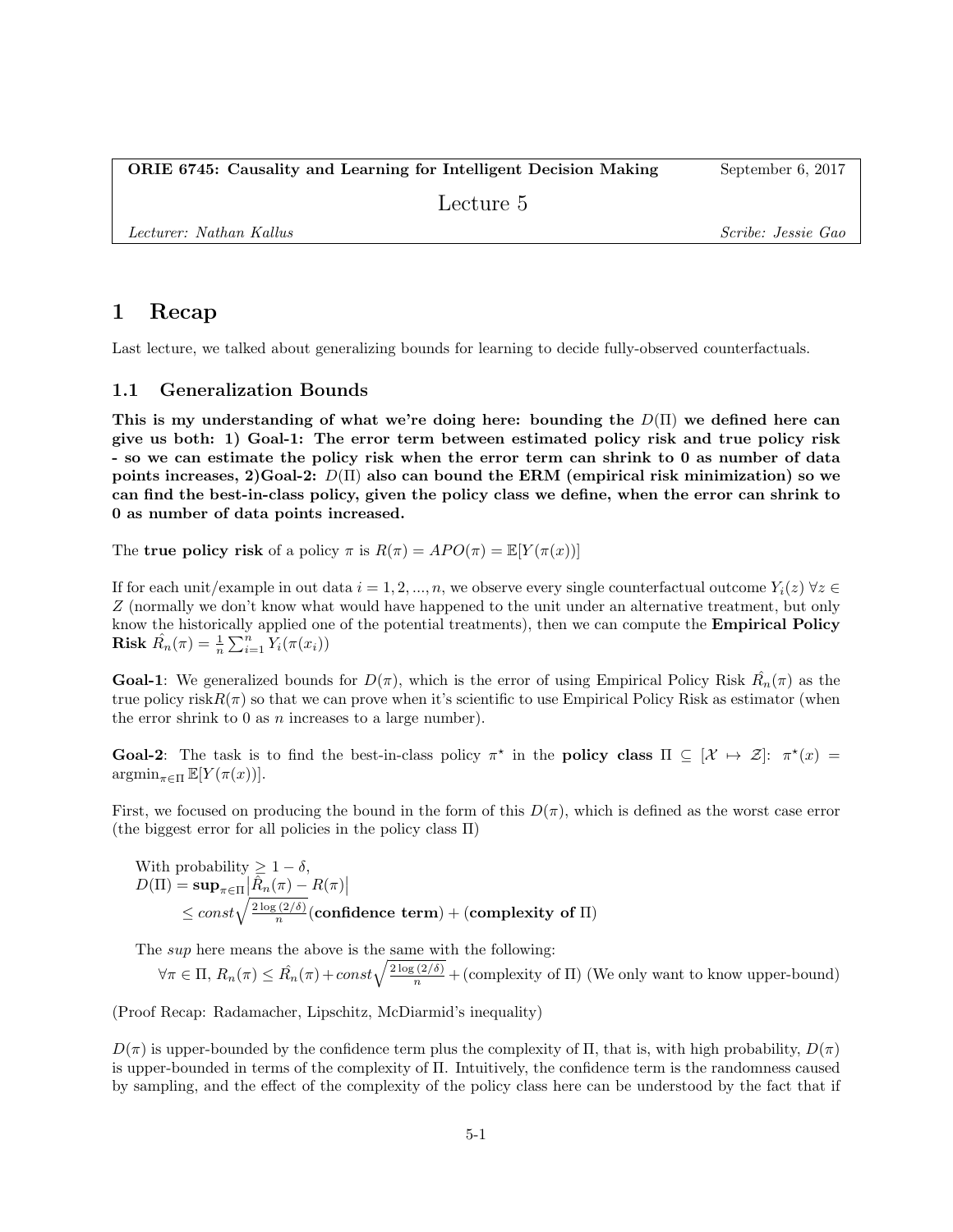the policy class  $\Pi$  is too rich, it can cause the sup to be really big.

• A simple example of the interpretation of the complexity of  $\Pi$ : if the image of  $\Pi$ , Z is univariate and we have bounded and Lipschitz outcomes  $Y_i(.)$ , then the complexity of  $\Pi$  is a constant times the Rademacher complexity:

Complexity of Π is: const  $\mathscr{R}(\Pi) = \text{const} \frac{1}{2^n} \sum_{\sigma \in \{-1, +1\}^n} \sup_{\pi \in \Pi} \frac{1}{n} \sum_{i=1}^n \sigma_i \pi(x_i) = \text{const} \mathbb{E}_{\sigma} \sup_{\pi \in \Pi} \frac{1}{n} \sum_{i=1}^n \sigma_i \pi(x_i)$ 

#### Goal-1 achieved.

Later We hope to find the best-in-class policy  $\pi^*$  in the **policy class**  $\Pi \subseteq [\mathcal{X} \mapsto \mathcal{Z}]$  by  $\pi^*(x) = \operatorname{argmin}_{\pi \in \Pi} \mathbb{E}[Y(\pi(x))].$ However, we in fact only know the Empirical Policy Risk  $\hat{R}_n(\pi_n)$  and cannot minimize  $\mathbb{E}[Y(\pi(x))]$  directly.

So we can only do **Empirical Risk Minimization (ERM)**:  $\hat{\pi_n} = \operatorname{argmin}_{\pi \in \Pi} \hat{R}_n(\pi)$ . And later we will see that since  $D(\Pi)$  also gives bound to ERM, we can use  $\hat{\pi}_n$  as our estimated best-in-class policy.

| $R(\hat{\pi}_n) \leq \hat{R}_n(\hat{\pi}_n) + D(\Pi)$ | $(D(\Pi))$ is the biggest absolute difference between $\hat{R}_n$ and $R_n$ by definition) |
|-------------------------------------------------------|--------------------------------------------------------------------------------------------|
| $\leq \hat{R}_n(\pi^*)+D(\Pi)$                        | $(\hat{\pi}_n$ minimizes $\hat{R}_n$ )                                                     |
| $\leq R(\pi^*)+2D(\Pi)$                               | $(D(\Pi))$ is the biggest absolute difference between $\hat{R}_n$ and $R_n$ by definition) |

Goal-2 achieved.

#### 1.2 Two Important Examples

1. Continuous univariate decision:  $Z = \mathbb{R}$ , (e.g., regression or dosing for particular drug)

For example, We look at  $\Pi_M = \{X \mapsto \beta^T X : ||\beta||_2 \leq M\}$ , which has the linear decision rule with the linear part bounded by norm.

In the last lecture we have proved that the difference between the true and the estimated is bounded by the confidence term plus the complexity of Π: with probability  $\geq 1 - \delta$ ,  $\forall \pi \in \Pi$   $R_n(\pi) \leq$  $\hat{R_n}(\pi) + const \sqrt{\frac{2 \log (2/\delta)}{n}} + const \frac{M}{\sqrt{n}}$ . The term regarding the complexity of  $\Pi$  in this case is bounded by the size of the linear term and can go down to  $0$  with  $n$  going to infinity, so we are good.

(Proof recap: The outcome  $Y_i(z) = (L_i - z)^2$  is 2c-Lipschitz and bounded and  $z \in \mathbb{R}$  is univariate. The complexity is interpreted using Radamacher Complexity.)

#### Goal-1 achieved.

The next step is to find the best-in-class policy.

Note that by the definition of  $\Pi$  here, we would have  $\Pi_M \subseteq \Pi_{M'}$ , if  $M \leq M'$ , and  $\Pi_{\infty} = \bigcup_M \Pi_M$ . The reasons are that  $\Pi_M$  is all the possible rules with the linear decision rule smaller than M' and is surely subset of  $\Pi_{M'}$ , and  $\Pi_{\infty}$  is all the possible rules (the biggest policy class including all M). As we increase M, the policy class will expand. We hope to find the smallest policy class for which we can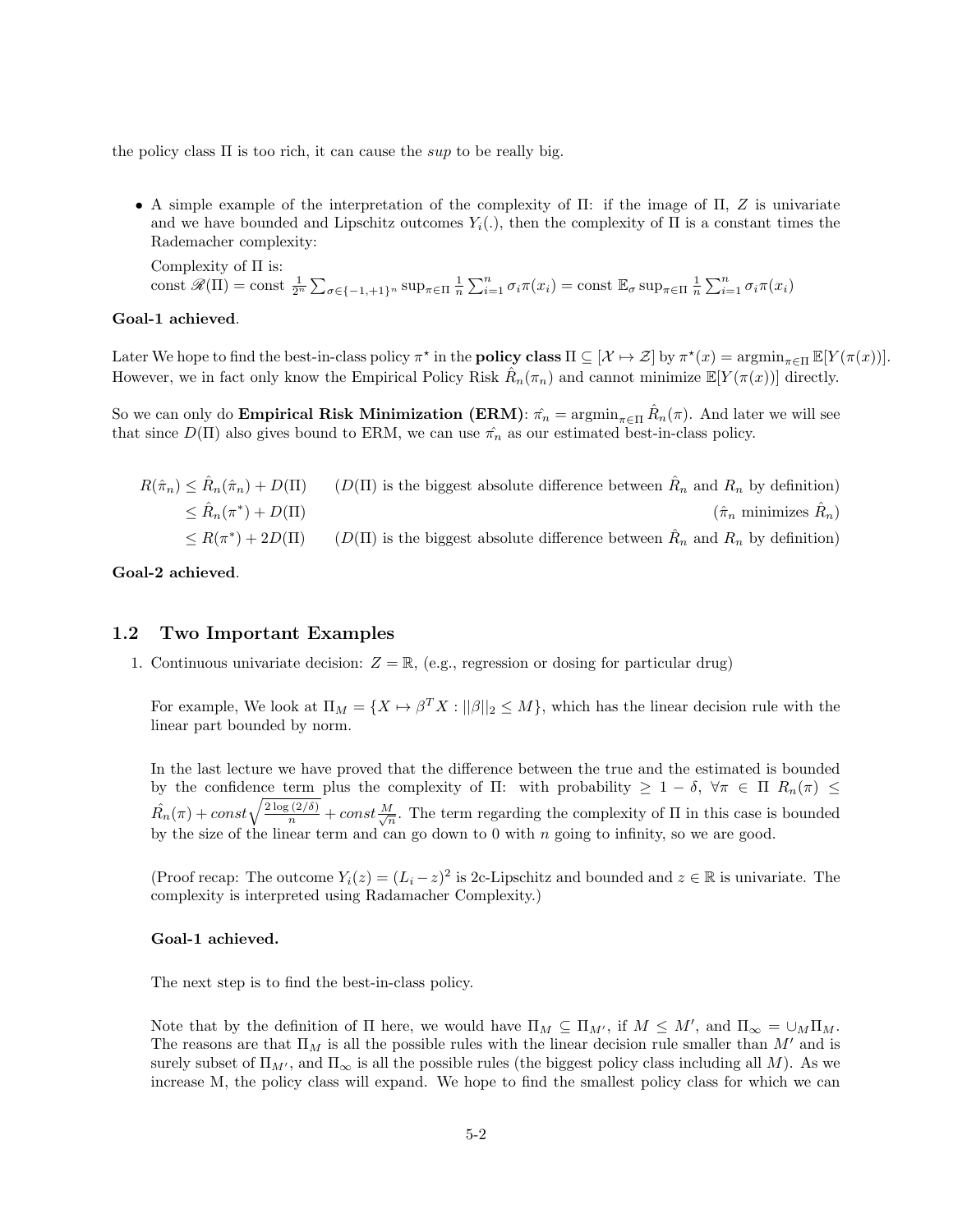find the  $\pi$  to minimize the  $\hat{R_n}(\Pi)$ . So we will use some regularized approach like **SRM** (Structural Risk Minimization) to derive the best  $\pi$ , i.e.,  $\beta$ .

 $argmin_{\pi \in \Pi_{\infty}} min_{\pi \in \Pi_{M}} (risk\ bound)$ 

The inside *min* means we find the *min* of best policy with the liner term bound being  $M$ . The outside argmin is to find the smallest policy class trying all M.

 $= argmin_{\beta} \hat{R}_n(\Pi(\beta)) + \lambda ||\beta||_2^2$  $= argmin_{\beta} \hat{R}_n(x \mapsto \beta^T x) + \lambda ||\beta||_2^2$ , for some  $\lambda$ 

#### Goal-2 achieved.

2. Discrete decision:  $Z \in \{+1, -1\}$  (e.g, classification or give/don't give a treatment)

We have proved from last lecture that:

For binary decision policies and bounded outcomes (according to last class, this can also be extended to other cases),

$$
R_n(\pi) \leq \hat{R_n}(\pi) + const \sqrt{\frac{2 \log(2/\delta)}{n}} + const \frac{VC(\Pi)}{\sqrt{n}}.
$$

The complexity of Π can be (upper) bounded by the VC Dimension term. VC dimension is the cardinality of the largest set of points that the algorithm (Π) can shatter. We have defined the concept of shattering by notation in the previous lecture. Here I found another interpretation that might help us understand the intuition of it:

Definition: a dichotomy of a set  $S$  is a partition of  $S$  into two disjoint subsets.

Definition: a set of instances S is **shattered** by hypothesis space H if and only if for every dichotomy of  $S$  there exists some hypothesis in  $H$  consistent with this dichotomy.

It mean that:

- $v \leq VC(\Pi) \Leftrightarrow \exists$  point set of size v that  $\Pi$  can shatter
- $v > VC(\Pi) \Leftrightarrow \forall$  point sets of size v,  $\Pi$  cannot shatter it

For example, Linear Classifiers on  $X = \mathbb{R}^d$  have VC Dimension  $d+1$ , which means for  $d=2$ , we have:

- $\exists$  point set of size 3 that  $\Pi$  can shatter: For all arrangements of points as long as the three points are not on a straight line with the point in the middle being the only point of a class different from the other two points (we are able to find at least one instance that it can shatter so we are good).
- $\forall$  point sets of size 4,  $\Pi$  cannot shatter it: for all possible arrangements of the 4 points, we cannot shatter

(Proof recap: Massart's Lemma and Sauer's lemma)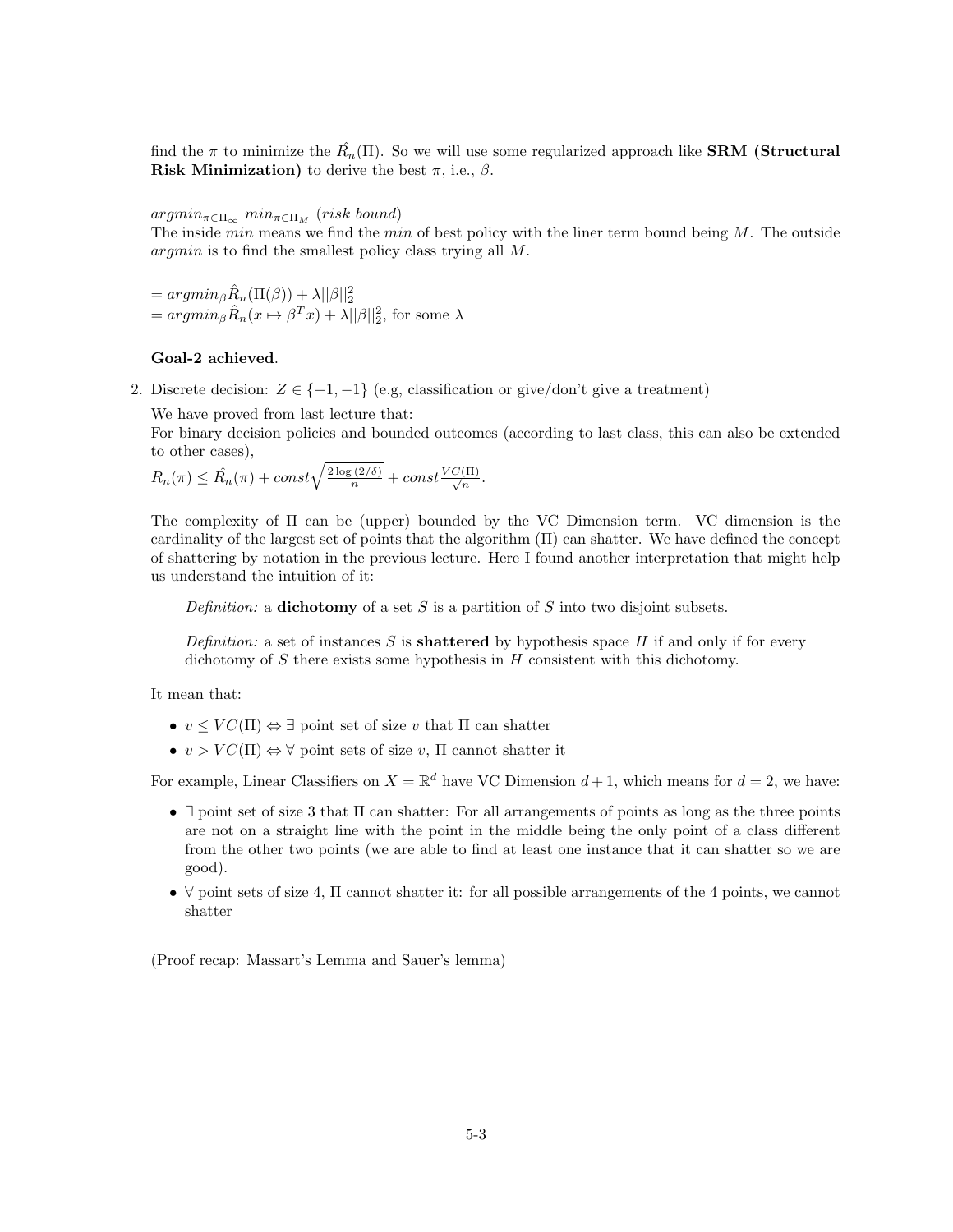# 2 Controlled Experiment

## 2.1 Motivation

In the previous lecture, we worked on situation where counterfactual results are fully-observed. However, in reality, we don't know counterfactuals but only know factual results-that is, we don't know  $Y_i(z)$   $\forall z \in Z$ but only know  $Y_i = Y_i(z)$  for some single historically applied treatment z. For example, we only know what happened to a person who took aspirin but what would have happened if that person never took aspirin. That is the Fundamental Problem of Casual Inference.

To deal with this, we will create statistical homogeneity through randomization. Randomization means there is no alternative explanations for an observed association other than a casual effect.

## 2.2 Definition

Controlled experiment is also known as clinical/random trials, A/B testing.

A controlled experiment is a setting where the investigator has complete control over the assignment and application of treatments to the units.

• For example, we might want to study the effect of a job training program for helping disadvantaged workers on their wages. Given a cohort of of  $n$  such workers, a controlled experiment may assign some of these to receive the full benefits of the program and others to do this for themselves,and finally record each subject's wages in the year following the program.

Example of not a controlled experiment:

- 1. Subjects could choose for themselves whether to participate (two-way noncompliance like we asked them to show up but they didn't, or we didn't ask and they showed up; or one-way noncompliance like only people given the opportunities could choose reject). So we didn't have the treat side and control side being clear. We later will talk talk about instrumental variables to deal with this.
- 2. We just observe some people who did and didn't take a program and their wages. For instance, sometimes, we don't even have a chance for a controlled trial, for example, due to moral issue. Does smoke cause cancer? (We cannot either force people to smoke or not to smoke.) Does lead paint develop mental disability? Does gender = cis- women cause lower wages? (The treatment is not even a sex change operation but what would happen if the person was born with a different gender.)

When possible, controlled trials are the GOLD STANDARD for establishing causal relationship because the assumptions necessary are very minimal.

We will focus on two treatments  $\mathcal{Z} = \{0, 1\}$ . Recall our formal framework of potential outcomes. Random variables  $Y_i(0), Y_i(1)$  corresponding to outcome one would observe under each assignment to treatment. Individual Treatment Effect:  $TE_i = Y_i(1) - Y_i(0)$ .

But we never observe both  $Y_i(0), Y_i(1)$ . We also never observe  $TE_i$ . The statistical solution is to focus on aggregate effect across many units. Sample average treatment effect  $SATE = \frac{1}{n} \sum_i TE_i = \frac{1}{n} \sum_i (Y_i(1) - Y_i(0)).$ If units are drawn from a population  $PATE = E(TE) = E(Y(1) - Y(0)) = ESATE$ . PATE is the generic effect over all units - expectation of a random person drawn from the population. ESATE is the expectation of the effect over different samples - expectation of mean of the  $n$  persons drawn from the population.